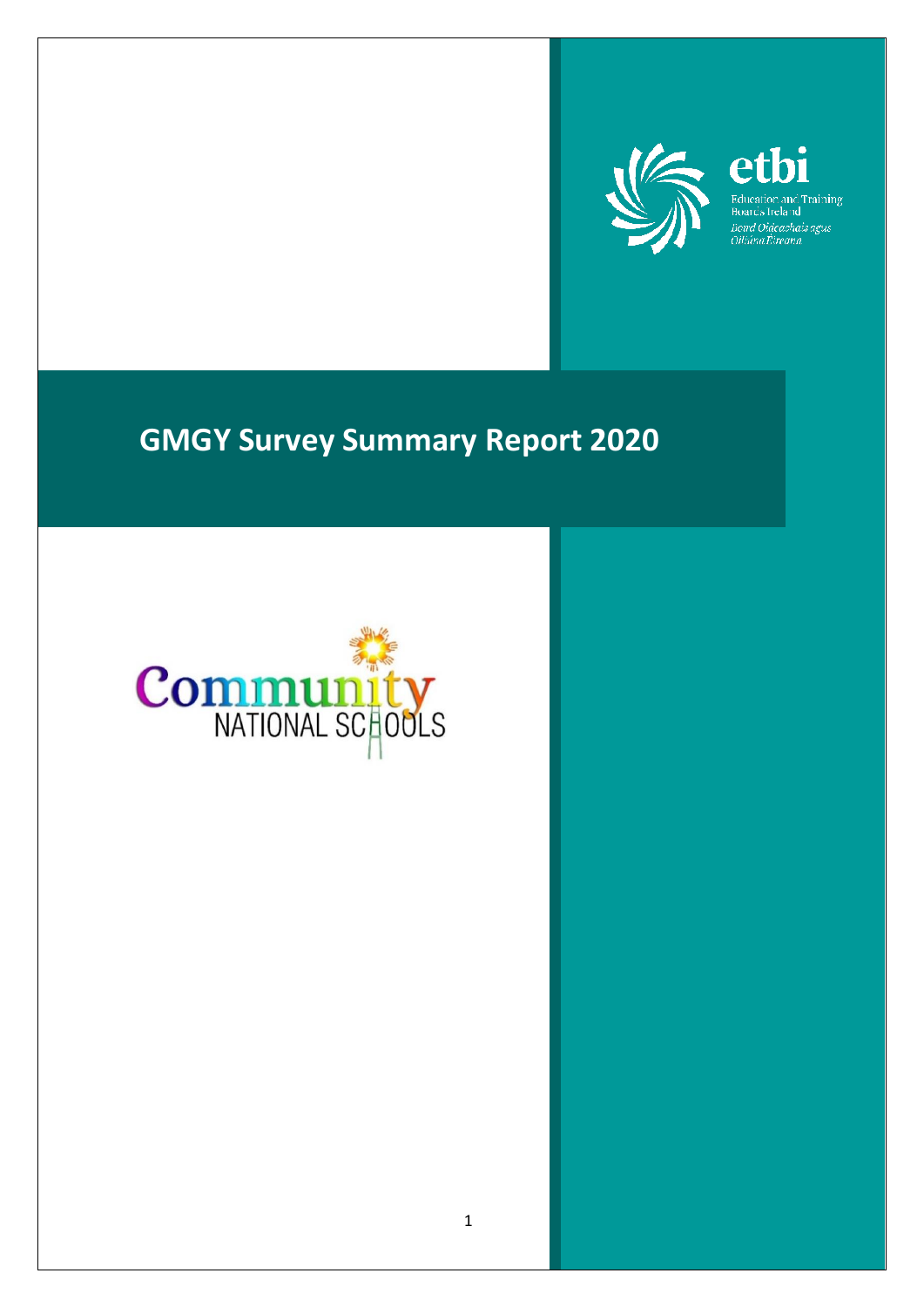## Introduction

In June 2020, a GMGY Survey was conducted as part of Phase 1 of the GMGY Implementation Plan. The survey aimed to gather baseline data on current perspectives and practices in GMGY from teachers working in Community National Schools. The information gathered through the survey, outlined below, will inform the continuum of supports available to CNSs from ETBI throughout the Implementation process as well enable a comprehensive evaluation of Phase 1 in June 2022.

# Survey Respondent Information

The survey garnered 168 completed responses from 26 Community National Schools across 8 ETBs. 110 respondents were mainstream class teachers. 43 respondents were Special Education Teachers (SETs) working in both special class and general support settings. 18 principals completed the survey. 6 administrative and 12 teaching.

Interestingly, 63.7% (107) of teachers who completed the survey indicated that they had only been teaching in Community National Schools for 1-3 years. 19% (32) had been teaching in the model for 4-6 years. 12.5% (21) of respondents had been teaching in the model for 7-9 years. Only 4.8% (8) of respondents had been teaching in CNSs for 10 years or more at the time of the survey

## Survey Overview

The GMGY Survey covered a broad range of topics which were categorised into the following 4 sections:

- SECTION 1: GMGY and the Wider School Ethos
- SECTION 2: Teaching GMGY
- SECTION 3: Leading Out on GMGY Implementation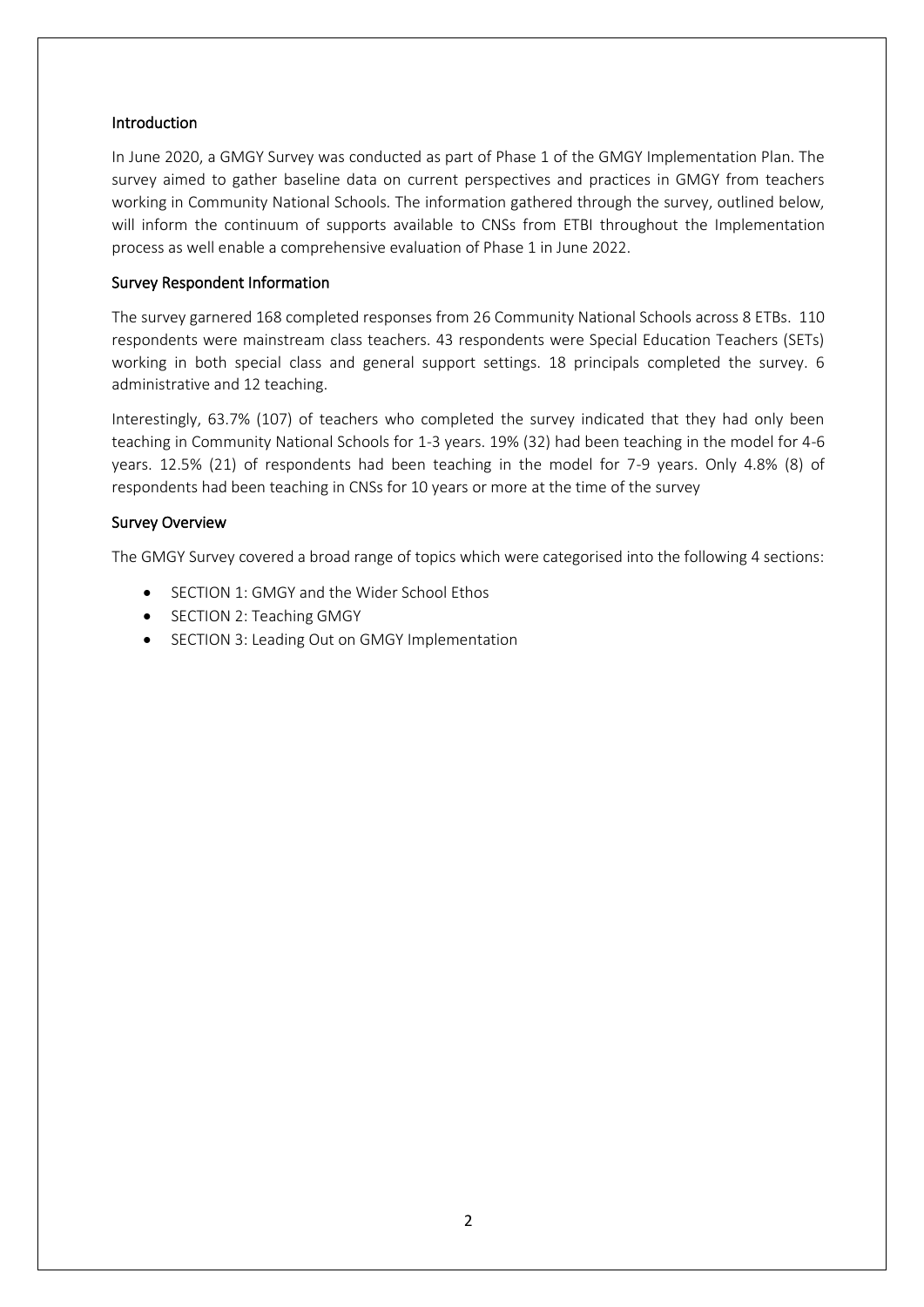# SECTION 1: GMGY and the Wider School Ethos

As a Patrons' Curriculum, GMGY is intended to 'support the characteristic spirit of Community National Schools' (NCCA, 2018, p. 5). Subsequently, respondents were asked to indicate how important they considered the curriculum is in realising this objective. The table below outlines their responses.



| Value              | Percent | Count |
|--------------------|---------|-------|
| Not important      | 1.2%    | 2     |
| Somewhat Important | 7.7%    | 13    |
| Important          | 23.8%   | 40    |
| Very Important     | 67.3%   | 113   |
|                    | Totals  | 168   |

**91% of respondents felt that GMGY was either "important" or "very important" to living out** the ethos and of the model. That said, 7.7% of participants felt that the curriculum was only "somewhat important" and 1.2% felt that it was "not important" in supporting the ethos and core values of Community National Schools. Six major themes emerged from comments made by respondents on GMGY and school ethos, 3 positive and 3 neutral/negative.

| <b>Positive</b>                                | Negative/Neutral                                |
|------------------------------------------------|-------------------------------------------------|
| 1. GMGY underpins and informs the ethos of     | 1. GMGY is only one of many elements            |
| <b>Community National Schools</b>              | supporting CNS ethos                            |
| 2. GMGY provides an opportunity to make CNS    | 2. Schools lack support, guidance and training  |
| ethos explicit for the school community        | on the Patrons' Curriculum                      |
| 3. GMGY sets CNS apart from other school       | 3. Schools have experienced inconsistency and   |
| types and functions as a selling point for the | lack of sectoral clarity regarding the patrons' |
| model                                          | curriculum                                      |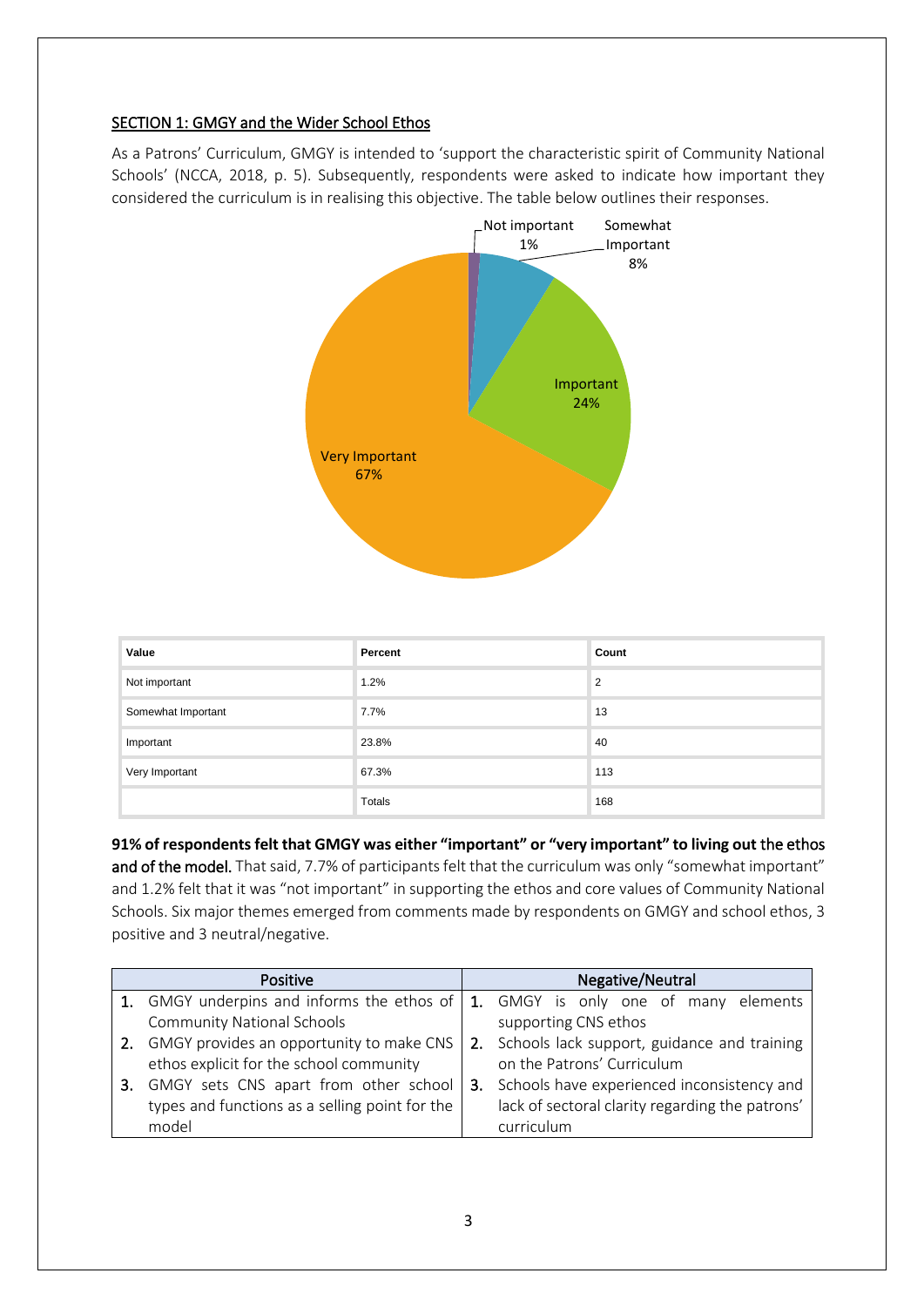## SECTION 2: Teaching Goodness Me, Goodness You

One of the primary objectives of the GMGY Survey was to gather data on participants' perspectives, confidence and practices teaching the Patrons' Curriculum.

Survey results revealed that teachers' level of confidence implementing GMGY in mainstream and special education settings is low with 71.6% of respondents indicating that they are only "somewhat confident" or "not confident" at all teaching the patrons' curriculum. Only 25.9% (42) of teachers indicated that they were "confident" teaching the GMGY. Additionally, a mere 2.5% (4) of all respondents stated that they are "very confident" in this area.

# Teaching the Strands of GMGY in Mainstream Settings

There are four strands in the GMGY Curriculum; *My Stories* (Identity Education), *We Are A CNS* (Values Education), *Thinking Time* (Philosophy for/with Children) and *Beliefs and Religions* (Multi-denominational Religious Education). As the tables below indicate, mainstream class teachers are most confident teaching strand 1 *My Stories (Identity Education).* Teachers were almost equally as confident teaching strand 2 *We Are A CNS (Values Education).*Results indicate that CNS teachers' confidence in strand 3 *Thinking Time (Philosophy for/with Children)* is low and that strand 4, *Beliefs and Religions (Multi-Denominational Religious Education)*, is the strand in which teachers feel they require the most support and input. Greater insight into the teachers' perspectives on the supports and barriers to teaching GMGY are outlined below.

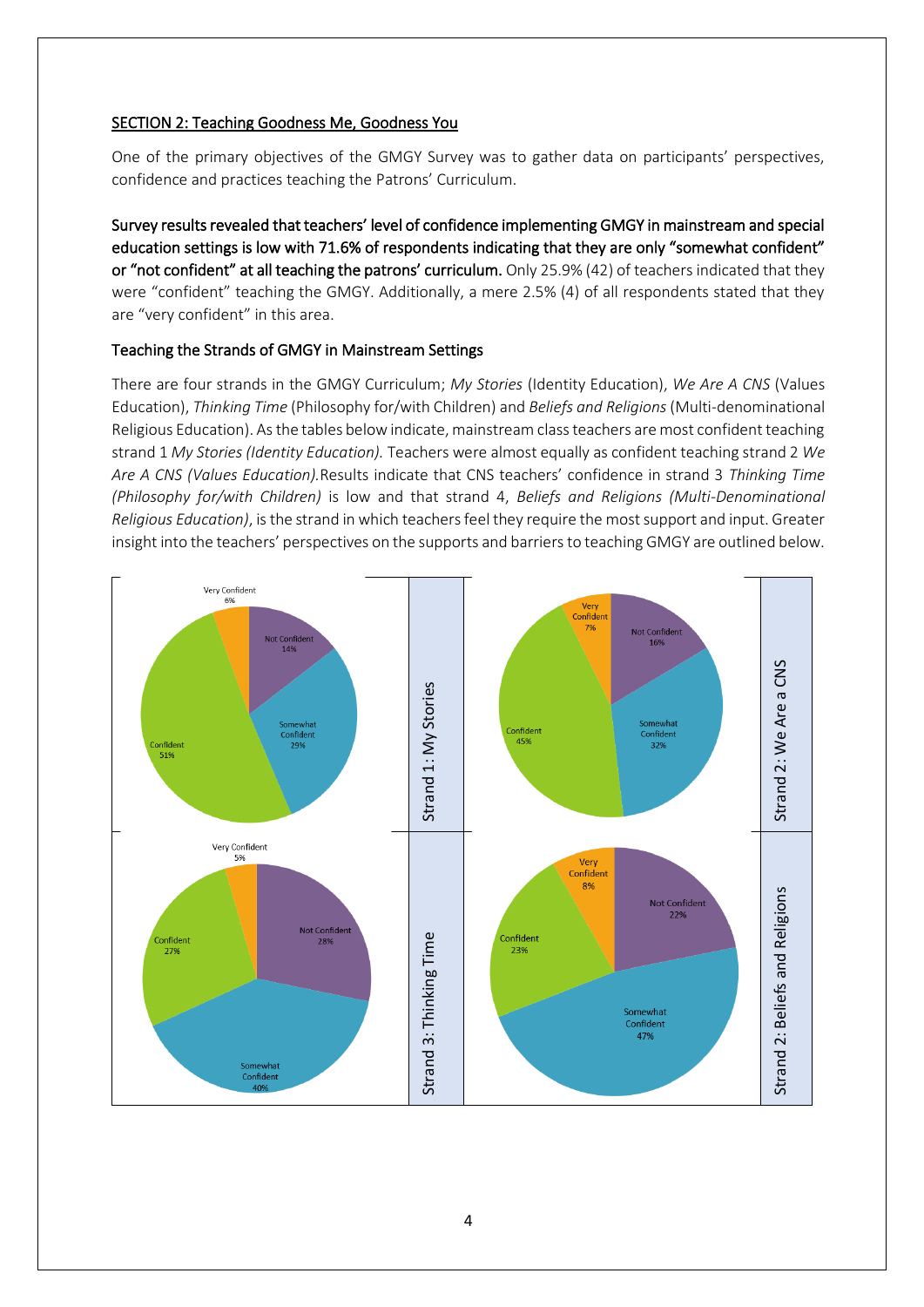# Teaching GMGY in Special Classes/Integrating GMGY in other SET settings

43 special education teachers engaged with the GMGY survey. These teachers were surveyed on their confidence teaching GMGY in special classes as well as their confidence integrating the patrons' curriculum into their lessons during in-class support, small group work and one-on-one support. As the table below indicates, when asked if GMGY lends itself to integration in special education settings, a significant percentage of teachers were open to such opportunity. That said, 22.7% (10) SETs disagreed with the statement. An additional 15.9% were unsure as to whether this was possible.



## Do you think GMGY! lends itself well to integration with Special Education Teaching?

SETs confidence teaching or integrating the strands of GMGY into their lessons is low. When asked, only a small percentage declared their "confidence" or "very high confidence" doing so; strand 1 *My Stories* (20.5%), strand 2 *We Are A CNS* (13.7%), strand 3 *Thinking Time* (18.1%) and strand 4 *Beliefs and Religions* (11.4%).

# Supports and barriers to teaching GMGY

The GMGY survey gathered data on perceived supports and barriers in relation to GMGY implementation. Teachers' perspectives were organised into the following 5 categories:

- 1. Initial Teacher Education and Multi-denominational Education
- 2. Professional Development within the CNS Model
- 3. GMGY Website Resources
- 4. GMGY Resources in School
- 5. Other Supports and Barriers

#### Initial Teacher Education

When asked to indicate how significantly their initial teacher education prepared them to teach in a CNS or other similar setting, 76% (123) of teachers felt that they did not receive sufficient input on Multi-Denominational Education as part of their initial teacher education. This figure highlights how heavily teachers in Community National Schools rely on Professional Development to teach in the Multi-Denominational sector. Teachers' perspectives on such opportunities, particularly training provided internally by the ETB sector, were a large focus of the survey.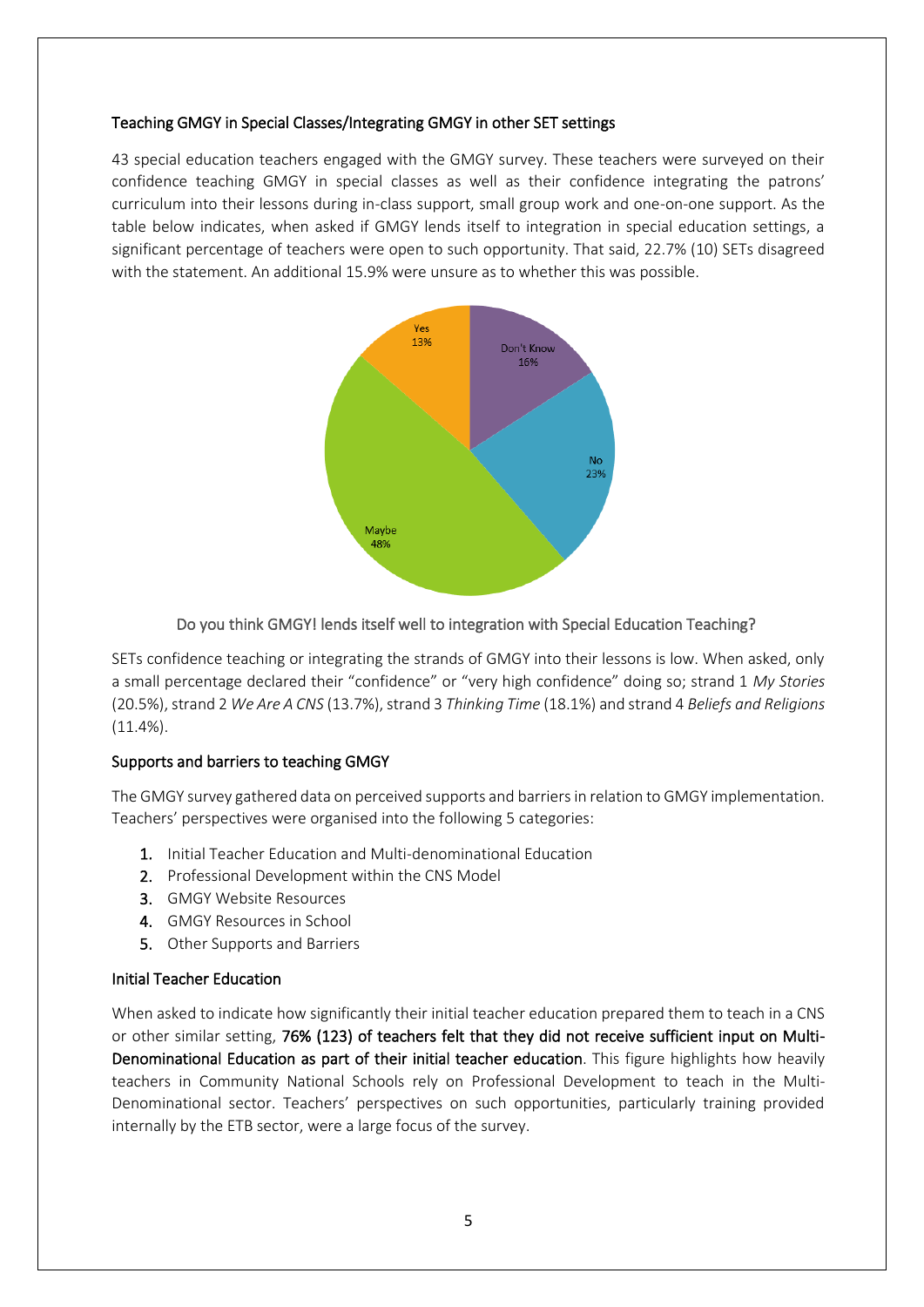## Professional Development within the CNS Model

Respondents were asked to indicate whether they felt they had received sufficient professional development on *Goodness Me, Goodness You!* since joining the model*.* The majority, 59.8%, indicated that they had received adequate Professional Development to teach the patrons' curriculum. That said, a significant proportion of respondents, 41.1%, felt this was not the case.

When asked how many professional development sessions they had engaged in since GMGY was launched in 2018, 55.4% stated that had received between 1-2 training sessions on GMGY at the time of the survey, with 18.5% (31) receiving no training whatsoever. Only 26.2% (44) teachers engaged 3 or more professional development sessions during this time.

When asked if they had engaged in external professional development that would support teaching and learning in GMGY, only 22.6% (38) had. These external trainings included online trainings, summer courses, face-to-face sessions/workshops, visiting other Community National Schools, conferences, postgraduate certificates and Masters Programmes in areas such as inclusion, multiculturalism, intercultural education, LGBTQ+ inclusion, Philosophy for Children, Wellbeing, Conflict Resolution and Mindfulness.

Commenting on the need for increased professional development on GMGY, teachers stated that training in the patrons' curriculum would 'reassure teachers and introduce them to new ways of approaching topics/lessons' (R93), particularly given that the curriculum has evolved significantly over the last number of years. Teachers indicated that such professional development should include practical examples, where possible, to enable teachers to 'translate theory into practice' (R43).

Throughout the survey, teachers suggested professional development they would like to receive as part of GMGY implementation such as a summer course, classroom-based videos for the GMGY website, mechanisms for sharing resources across schools and induction for new teachers. Teachers requested professional development on each of the four strands of GMGY, with the Beliefs and Religions and Thinking Time emerging as areas requiring most input. In addition to the curriculum areas, teachers mentioned other areas requiring support including; planning, controversy in the classroom, information about beliefs and religions, GMGY in multi-grade settings, GMGY in special education settings, integrating GMGY across the curriculum, LGBTQ+ inclusion, anti-racism and ETB core values.

#### GMGY Website Resources

When asked to indicate whether or not the GMGY section o[f www.cns.ie](http://www.cns.ie/) contains sufficient materials for all strands of GMGY, 62.1% of respondents either "agreed" or "strongly agreed". 30.9% of respondents either "disagreed" or "strongly disagreed" with same.

Commenting on support materials available on the website, teachers pointed to the difficultly they have experienced navigating the GMGY section of the CNS website. They also felt that the website was lacking in resources. One teacher explained the challenges posed to schools as a result of insufficient materials stating 'We certainly have some resources (e.g. lesson samples on the website, pooling of staff lesson plans for thinking time), but these are not plentiful and do offer much choice, unlike other subject areas. I feel that a lot of preparation is needed every time I teach GMGY, and I have to spend considerable time searching for my own resources, rather than having a sufficient bank to select from' (R71). Strand 1 "My Stories" and strand 2 "We Are A CNS" were particularly lacking in support materials, according to teachers. Insufficient resources as gaeilge was also an issue for one school. Respondents requested that additional sample lessons be added to the CNS website, along with posters and guidance for teachers on areas such as SET.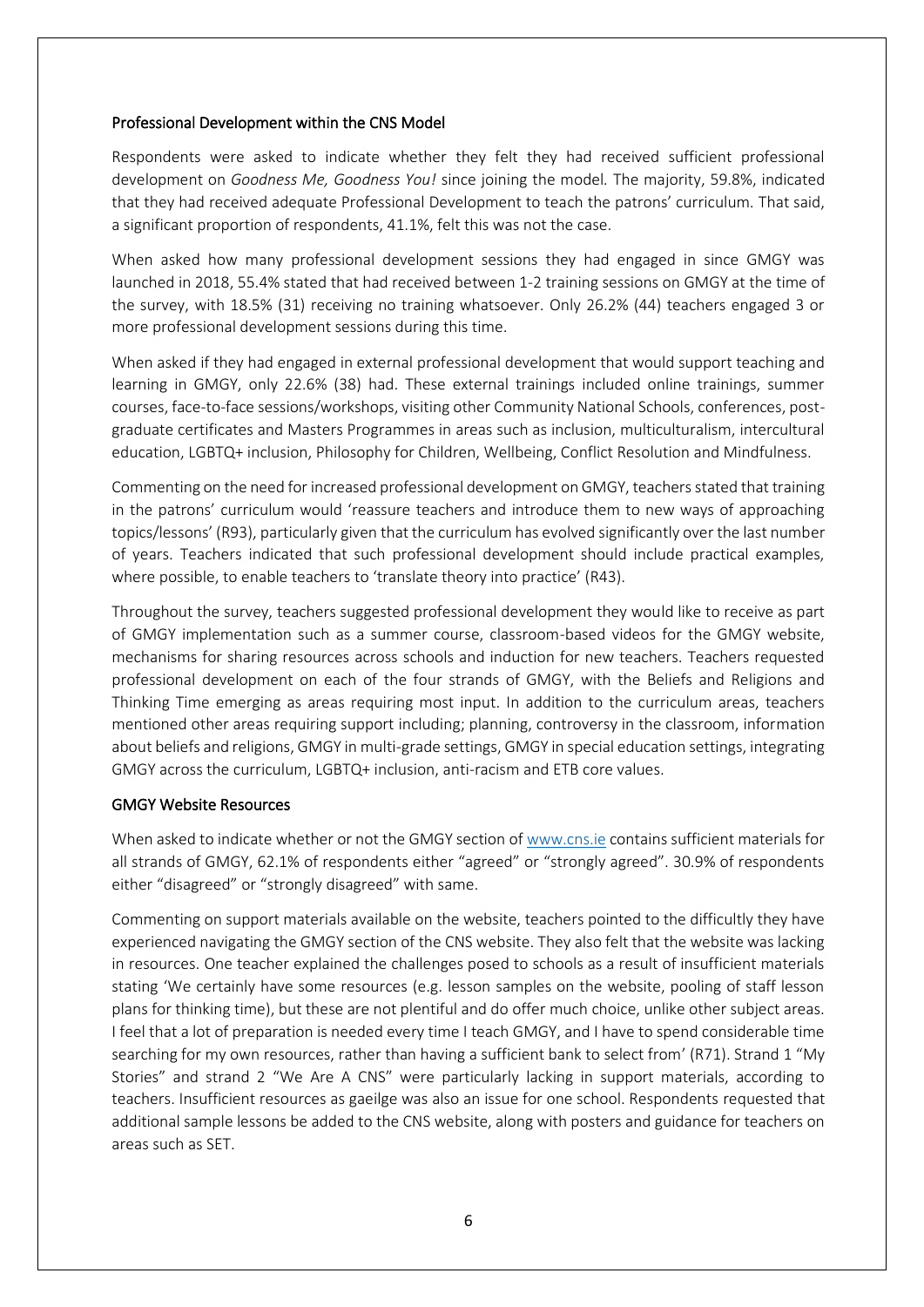#### GMGY Resources in School

When asked whether they had sufficient resources within the school to teach GMGY, 56.2% of respondents "agreed". 43% indicated otherwise. Sourcing resources such a books and artefacts as well as funding were raised as issues for a number of schools, particularly newly established and reconfigured Community National Schools. One respondent suggested the creation of "starter packs" for newly established and reconfigured schools as a support measure. Committed GMGY coordinators were mentioned as vital school-based resources for the patrons' curriculum, as well as the GMGY Coordinators' SharePoint.

# Other Supports and Barriers to teaching GMGY

In addition to the above four areas, teachers were provided with the opportunity to indicate any other supports and barriers to teaching GMGY. The following is a summary of their responses.





- 1. Time and Curriculum Overload: CNS teachers expressed their challenges with curriculum overload and difficulties finding time to plan and teach the patrons' curriculum as a result. Teachers also felt overwhelmed by the amount of curricular change they were experiencing at national and patron level.
- 2. Confidence and Investment: Teachers felt that lack of engagement to date in GMGY was due to a lack of confidence and investment at school level in the patrons' curriculum. Teachers were fearful to engage with areas of GMGY that may give rise to controversy in the classroom and subsequently avoided teaching those areas.
- 3. Support/Direction/Leadership: A few respondents experienced a lack of support and direction from the patron as well as senior management within their schools. Additionally, teachers highlighted a lack of oversight on curriculum implementation.
- 4. Parents/Guardians: A few respondents felt the parent body lack confidence in the patrons' programme or, in a very small number of cases, disagreed with the content of the curriculum altogether.
- 5. Challenges for teachers in SET settings: Some special education teachers expressed an openness to teach the patrons' curriculum in special classes as well as integrate in general support settings, but also described their reluctance and confusion on the best approaches to teaching and learning in this space. Other teachers pointed to the practical challenges of drawing on GMGY in special class settings given the more abstract nature of some strands.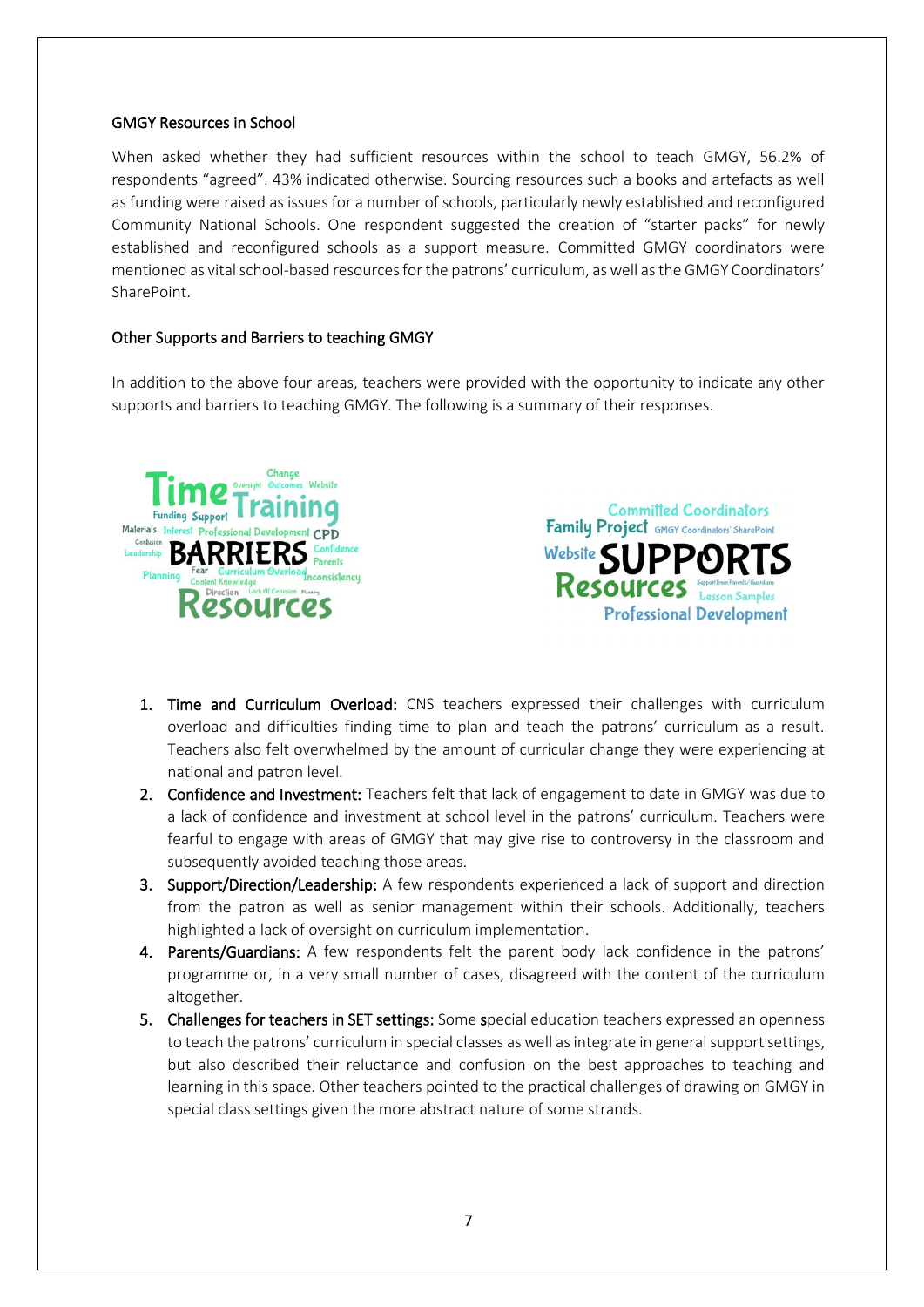# Planning for GMGY

As GMGY is a patrons' curriculum, schools and teachers are required to plan lessons as opposed to following a set programme. The GMGY survey gathered data on mainstream, SET and teaching principals' frequency of planning for this curricular area. The table below indicates 65.9% of teachers engage in some form of short-term planning, 54.8% engage in long term planning and 66.6% of teachers plan collaboratively with others for the patrons' curriculum. These percentages indicate that some positive approaches to planning have been established in Community National Schools, but also that this practice is not common across all schools.

|                                                                                       | Strongly<br><b>Disagree</b> | <b>Disagree</b> | Agree | Strongly<br>Agree | n/a (SET not<br>in special<br>class) |
|---------------------------------------------------------------------------------------|-----------------------------|-----------------|-------|-------------------|--------------------------------------|
|                                                                                       | Row %                       | Row %           | Row % | Row %             | Row %                                |
| I engage in short term<br>planning for GMGY!                                          | 5.3%                        | 23.0%           | 41.4% | 13.2%             | 17.1%                                |
| I engage in long term<br>planning for GMGY!                                           | 5.9%                        | 30.9%           | 31.6% | 13.8%             | 17.8%                                |
| I plan collaboratively with<br>others to support<br>teaching and learning in<br>GMGY! | 3.9%                        | 23.7%           | 40.1% | 15.8%             | 16.4%                                |

# Time Teaching the Curriculum

As part of the GMGY survey, mainstream class teachers and special education teachers working in special class settings, totalling 121 teachers, were asked to indicate on average how many GMGY lessons they teach per week. The recommendation by the NCCA for the patrons' curriculum is 2.5 hours, but 1.5 hours along with integration across other areas is expected. As the table below indicates, 76.9% were teaching less than the recommended time allocation. Only 23.2% of teachers were meeting or exceeding patron recommendations regarding GMGY time allocation.



| Value | Percent | Count |
|-------|---------|-------|
| 0     | 13.2%   | 16    |
| 1     | 36.4%   | 44    |
| 2     | 27.3%   | 33    |
| 3     | 21.5%   | 26    |
|       | 1.7%    | 2     |
|       | Totals  | 121   |

Interestingly, a higher number of teachers indicated that they integrate GMGY into other curricular areas more frequently than they do teach stand-alone GMGY lessons.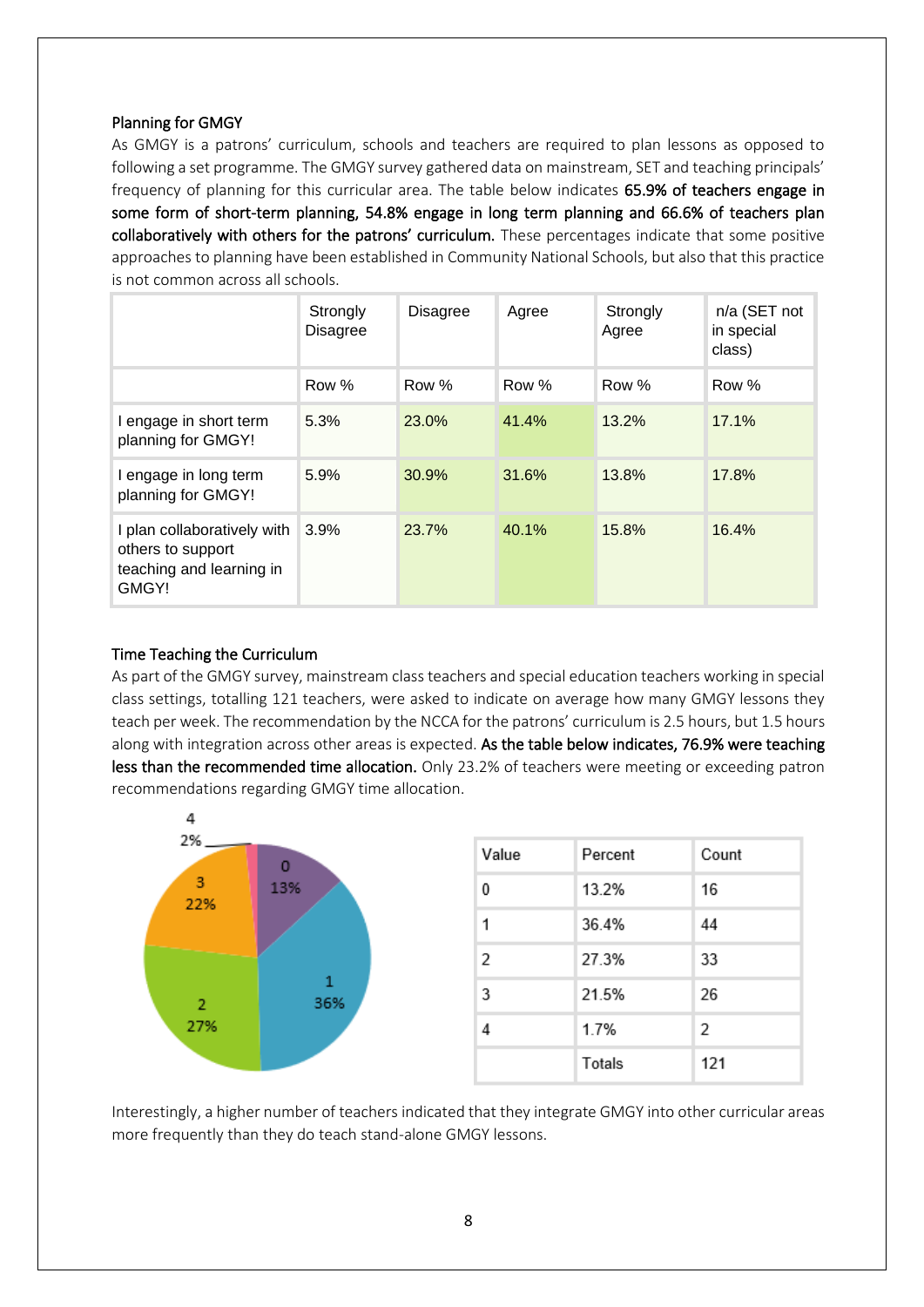## SECTION 3: Leading GMGY Implementation

The final section of the GMGY survey gathered data from principals and GMGY coordinators on their role in leading the implementation of GMGY. The results in this section indicate that GMGY coordinators are more confident leading the implementation of the patrons' curriculum than principals. 76.5% of GMGY coordinators are either "confident" or "very confident" leading GMGY implementation, in comparison to 44.5% of principals. The GMGY coordinators' more direct involvement in the development of the implementation plan may account for this difference. Interestingly, principals indicated that only 33.4% of Boards of Management are either "familiar" or "very familiar" with the patrons' curriculum.

Principals were asked to highlight supports or barriers to their role leading implementation of the patrons' curriculum. In addition to echoing the areas already highlight by teachers above, principals also drew attention to the following:

| <b>Supports</b>                                        | <b>Barriers</b>                                     |
|--------------------------------------------------------|-----------------------------------------------------|
| the GMGY Coordinators' Network<br>$\bullet$            | high levels of SEN                                  |
| Structure and support offered through the<br>$\bullet$ | differentiation of GMGY in multi-grade<br>$\bullet$ |
| implementation plan                                    | reduced involvement of principals in<br>$\bullet$   |
| supportive staff<br>٠                                  | <b>GMGY</b> developments                            |
|                                                        | high turnover of staff<br>$\bullet$                 |
|                                                        | overloading teachers with<br>posts<br>$\bullet$     |
|                                                        | responsibility                                      |
|                                                        | developing a whole school plan for GMGY             |

## Additional Actions following Survey

Following the GMGY Survey, and over the course of Implementation, the following additional actions to support and enhance the work of schools in the patrons' curriculum will include:

- ensuring all CNS staff are fully aware of the GMGY implementation plan, taking opportunities to share this information through the *GMGY Implementation Plan Information for Teachers* booklet, during GMGY and other webinars, posters, on th[e www.cns.ie](http://www.cns.ie/) website and social media
- facilitating "pop-up" training using external providers to support teachers with additional support on areas of need
- establishing a reference group of teachers working in special classes to develop specific support materials and lesson samples for GMGY in special classes.
- planning for a summer course on ETB Ethos and GMGY for Summer 2022
- Restructuring the [www.cns.ie](http://www.cns.ie/) website to make it more navigable for all users and increasing volume of resources available on the site
- commissioning the development of additional support materials, particularly for strands 1 and 2
- increasing communication with principals regarding developments in GMGY
- planning for oversight of implementation of GMGY curriculum
- developing an additional implementation webinar on differentiating GMGY for SET and multigrade settings for terms 2 and 3

Other supports requested by CNS teachers throughout the survey have already been addressed in the context of the GMGY Implementation Plan and/or other work currently underway through the CNS & ETB Patronage Directorate.